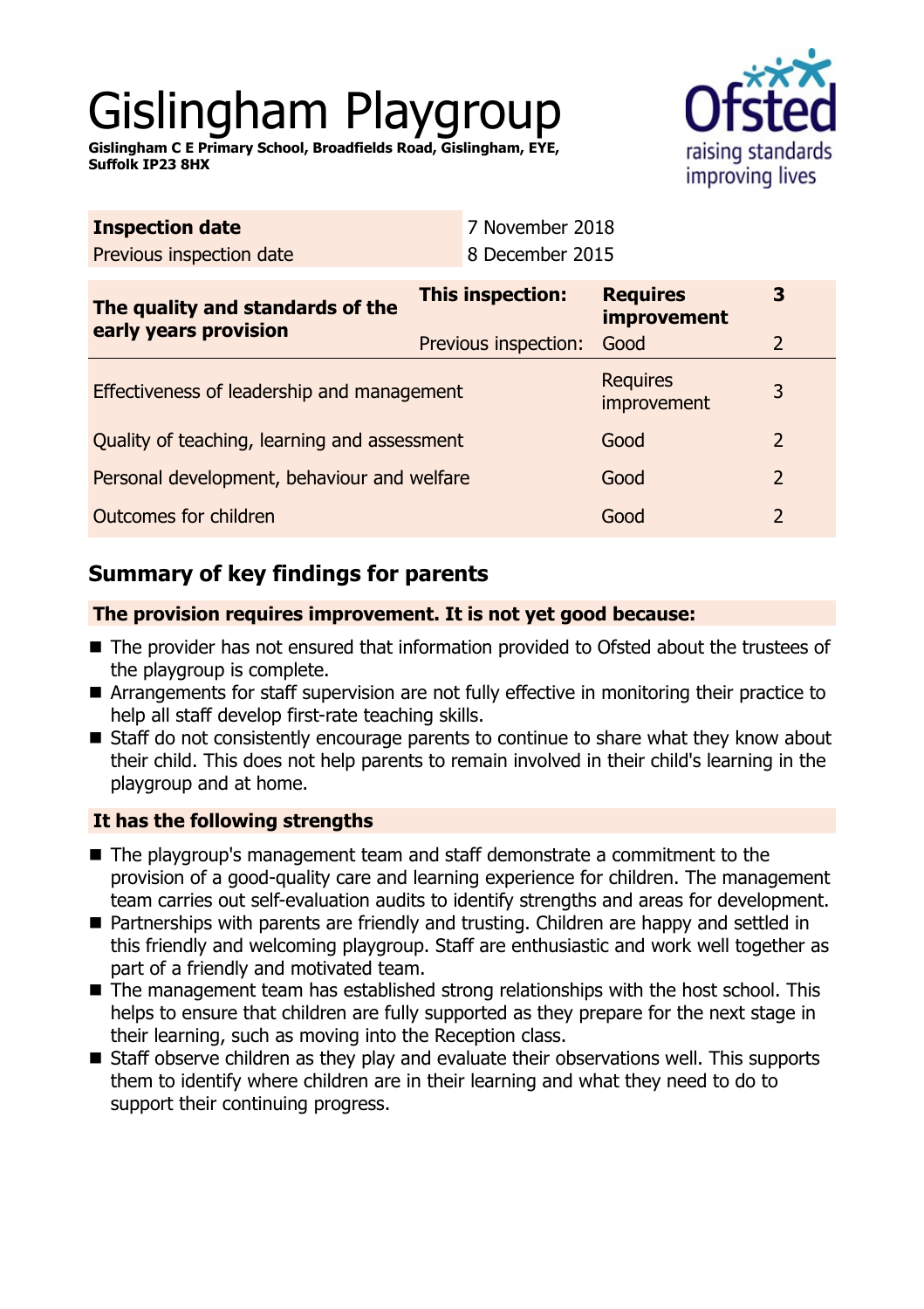## **What the setting needs to do to improve further**

## **To meet the requirements of the early years foundation stage and Childcare Register the provider must:**

|                                                                                                                   | Due date   |
|-------------------------------------------------------------------------------------------------------------------|------------|
| ensure that accurate information is provided to Ofsted in a timely<br>manner about changes to the governing body. | 30/11/2018 |

## **To further improve the quality of the early years provision the provider should:**

- $\blacksquare$  strengthen the arrangements for the supervision of all staff to manage their performance even more effectively and give them more opportunities to share good practice that raises the quality of teaching to a higher level
- $\blacksquare$  establish effective methods to encourage parents consistently to remain involved in their children's learning and continue to share what they know about their child.

#### **Inspection activities**

- $\blacksquare$  The inspector observed the quality of teaching during activities indoors and outdoors, and assessed the impact this has on children's learning.
- $\blacksquare$  The inspector spoke with staff at appropriate times throughout the inspection and completed a joint observation with the manager. She also carried out a joint observation with the deputy manager.
- $\blacksquare$  The inspector held a meeting with the manager and trustees of the playgroup. They also discussed self-evaluation.
- The inspector looked at relevant documentation, such as evidence of the suitability of staff working in the playgroup, records of children's learning and a selection of policies and other records.
- $\blacksquare$  The inspector spoke to a small number of parents during the inspection and took account of written testimonials.

## **Inspector**

Jacqueline Mason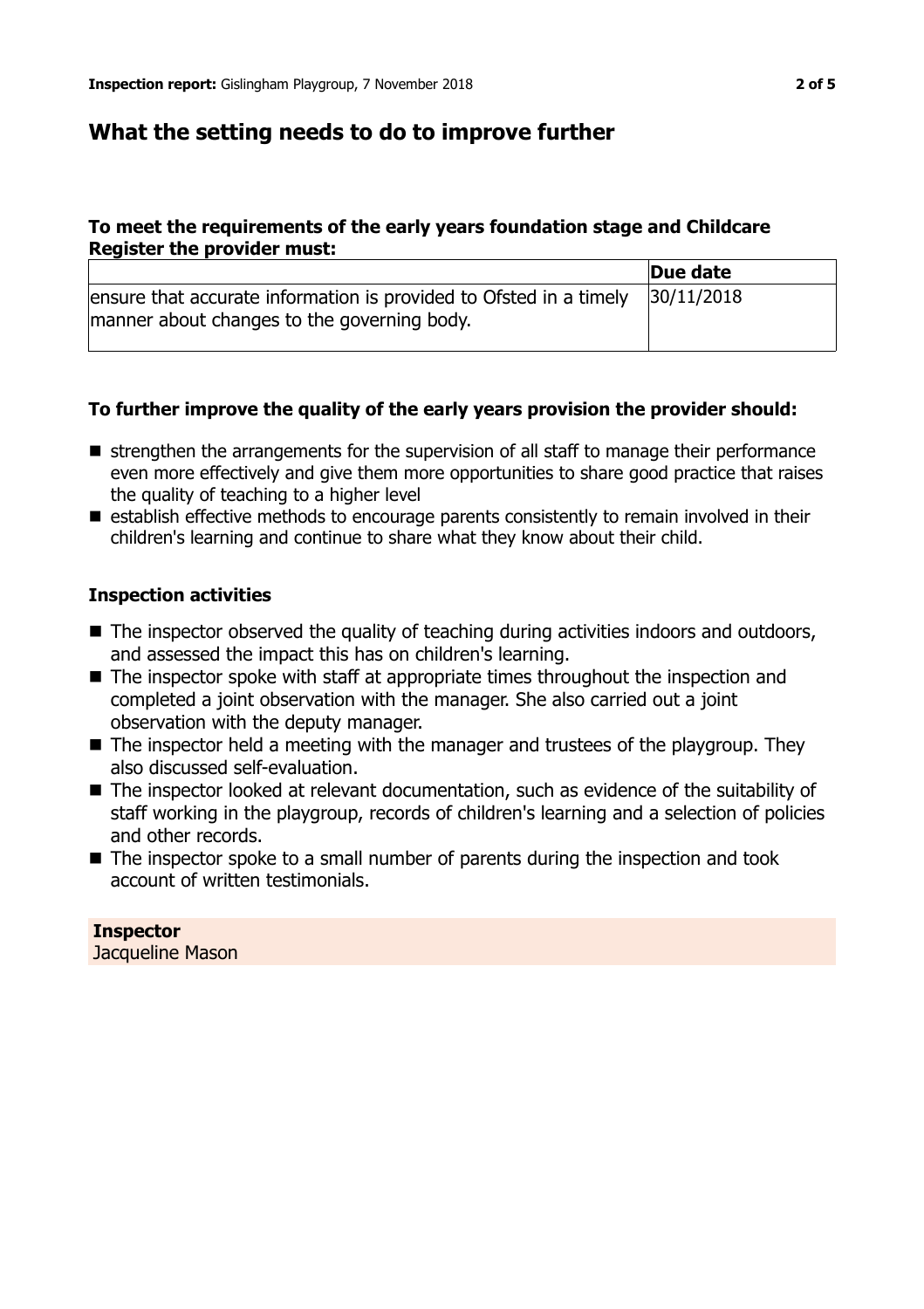# **Inspection findings**

### **Effectiveness of leadership and management requires improvement**

Due to an administrative error, the information supplied by the provider to Ofsted regarding the trustees of the playgroup is incomplete. The provider has not taken action to rectify this swiftly. However, this does not have a negative impact on children as trustees do not have unsupervised access to children or have sole responsibility for making decisions that affect children's well-being. All trustees have completed Disclosure and Barring Service checks. Safeguarding is effective. Supervision arrangements for staff are not robust enough to support fully the highest quality of staff practice. The manager and staff reflect on the service that they provide. Staff think about activities and their daily practice. For example, following training in working with two-year-old children, staff revised how books are presented, to encourage younger children to want to access them.

#### **Quality of teaching, learning and assessment is good**

Staff encourage parents to share what they know about their child when children first start at the playgroup. However, staff do not continue to support this two-way flow of information well enough to help parents remain involved in their children's learning. Despite this, staff do know the children well and talk confidently about them. Staff support children in purposeful play. They encourage children's natural instincts to discover and explore. Children benefit from interesting resources that promote their continuing good progress in their learning. They enjoy playing outdoors and develop their physical skills. Children have weekly trips to the primary school hall next door where they join in physical activities in the school hall. They become familiar with the environment as part of getting ready for school.

#### **Personal development, behaviour and welfare are good**

The key-person system is implemented well. Each child has a named person to take responsibility for their daily well-being and plan for their learning and development. The key persons build friendly and trusting relationships with children and parents. Parents state that they are very happy with the service provided. Their children 'love coming here' and staff are 'friendly and approachable'. Children develop close emotional attachments with staff, confidently seeking them out to share in their play. Children behave well. Consistent ground rules are used effectively to help them understand what is expected of them. Staff have a positive approach to diversity and support children to develop a positive sense of themselves. They help children to learn about the wider world beyond their own experiences.

#### **Outcomes for children are good**

Children make good progress and develop the key skills needed to be ready for school. They are confident and motivated learners who readily lead their own play. Children understand that print carries meaning and concentrate well as they listen to stories. They count confidently. For example, at whole-group time, children count the number of children present and independently count the number of adults.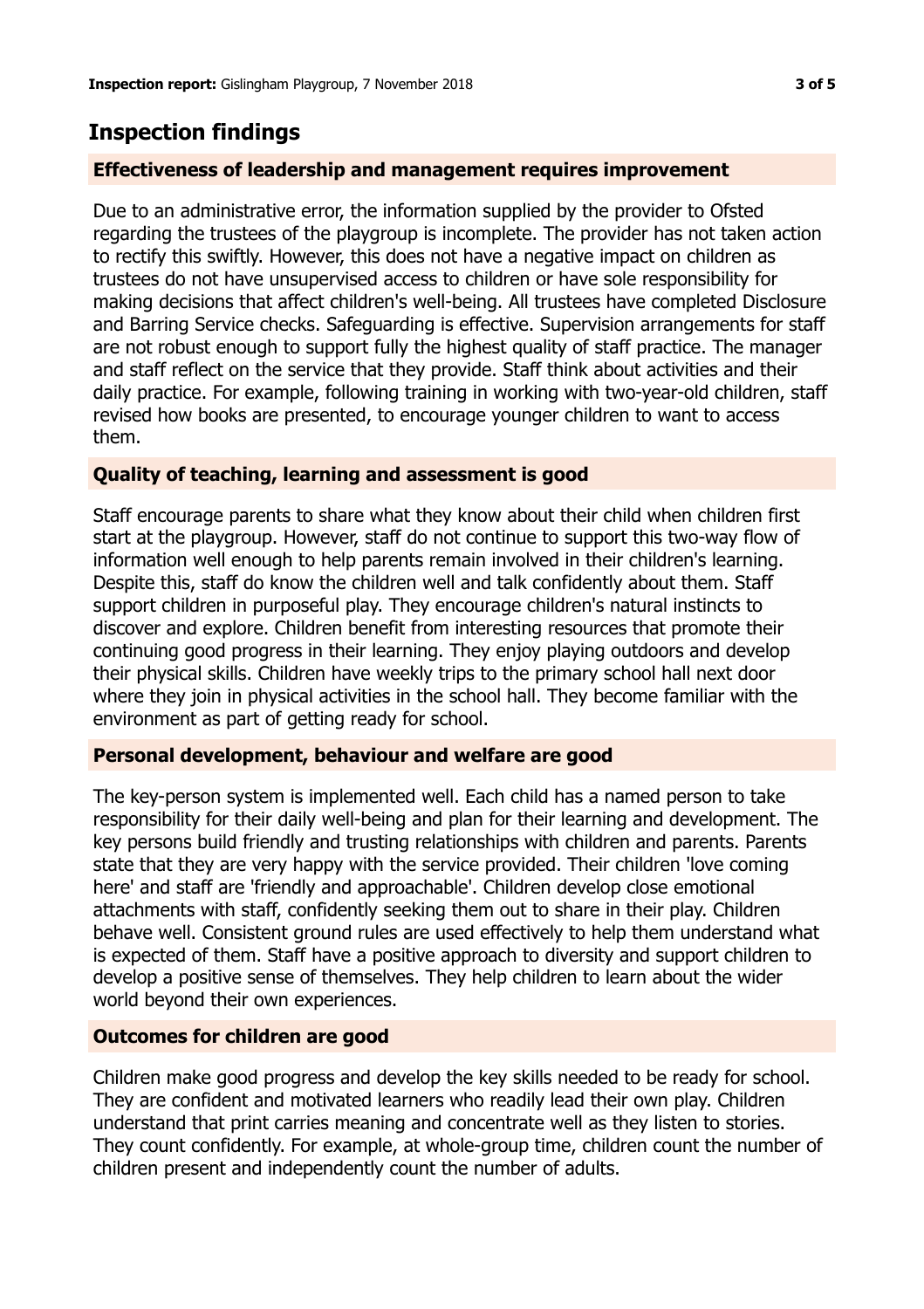## **Setting details**

| Unique reference number                             | EY433368                                                                             |
|-----------------------------------------------------|--------------------------------------------------------------------------------------|
| <b>Local authority</b>                              | <b>Suffolk</b>                                                                       |
| <b>Inspection number</b>                            | 10072045                                                                             |
| <b>Type of provision</b>                            | Sessional day care                                                                   |
| <b>Registers</b>                                    | Early Years Register, Compulsory Childcare<br>Register, Voluntary Childcare Register |
| Day care type                                       | Childcare on non-domestic premises                                                   |
| Age range of children                               | $2 - 4$                                                                              |
| <b>Total number of places</b>                       | 24                                                                                   |
| Number of children on roll                          | 21                                                                                   |
| Name of registered person                           | Gislingham Playgroup Committee                                                       |
| <b>Registered person unique</b><br>reference number | RP523405                                                                             |
| Date of previous inspection                         | 8 December 2015                                                                      |
| <b>Telephone number</b>                             | 013790788934                                                                         |

Gislingham Playgroup registered in 2011. The playgroup employs five members of childcare staff, all of whom hold appropriate early years qualifications at level 3. The playgroup opens from Monday to Friday during school term time. Sessions are from 8.45am until 11.45am, and from 12.45pm until 3.45pm. A breakfast club runs from 8am until 8.45am and a lunch club runs from 11.45am until 12.45pm. The playgroup receives funding to provide free early education for two-, three- and four-year-old children.

This inspection was carried out by Ofsted under sections 49 and 50 of the Childcare Act 2006 on the quality and standards of provision that is registered on the Early Years Register. The registered person must ensure that this provision complies with the statutory framework for children's learning, development and care, known as the early years foundation stage.

Any complaints about the inspection or the report should be made following the procedures set out in the guidance Complaints procedure: raising concerns and making complaints about Ofsted, which is available from Ofsted's website: www.ofsted.gov.uk. If you would like Ofsted to send you a copy of the guidance, please telephone 0300 123 4234, or email [enquiries@ofsted.gov.uk.](mailto:enquiries@ofsted.gov.uk)